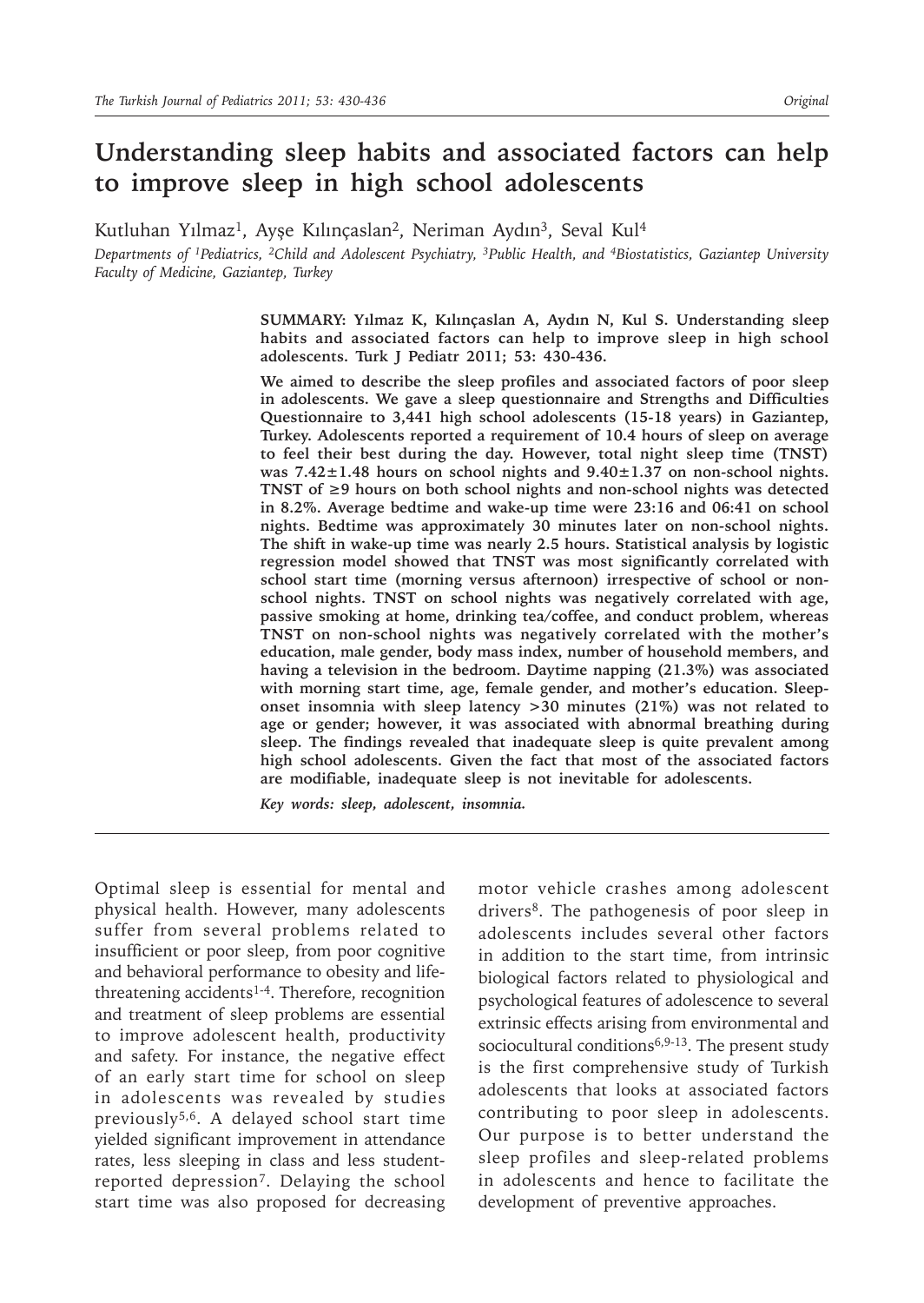## **Material and Methods**

*Study Sample and Procedure:* After obtaining the approval of the Education Bureau and Governorship of Gaziantep and the local ethics committee of Gaziantep University, a crosssectional study was carried out among a sample of high school students in Gaziantep, Turkey, between May-June 2008. Of 60 high schools in Gaziantep with 53,921 students, nine high schools with a total of 3,780 students were randomly selected according to cluster sampling technique. Two meetings were held with school counselors in order to give information about sleep-related problems and the aim and protocol of our study. Questionnaires were distributed and explained to the students by the counselors. The students were asked to complete the questionnaire along with their parents only if their parents signed the informed consent form. All the students were requested to return the questionnaires to the counselors within one week.

*Questionnaire:* The questionnaire included questions covering four main areas: (1) Regarding sociodemographic data, the student's age, gender, height, weight, and number of household members were required on the form. Parental education (less than 5 years of primary school education, primary school, high school or university) and passive smoking at

home (Y/N) were additionally questioned. (2) For determining total night sleep time (TNST) and sleep latency, students were requested to indicate their bedtime, sleep latency and wake-up time on both school-days and nonschool days with no scheduled activity. They were also asked to write their ideal night sleep time (sleep duration to feel their best during the day). In addition, sleep-related habits (any habit to facilitate falling asleep, awakening in the mornings spontaneously or with help, such as by the parent or with an alarm) and regular daytime napping (at least a few days per week) were queried. (3) Abnormal sleep hygiene practice (drinking tea or coffee at least 3 evenings a week, television in the bedroom, sharing the bed with someone else, sharing the bedroom with someone else) and abnormal breathing during sleep (habitual snoring, witnessed apnea, awakening with gasping) were questioned. (4) Questions concerning academic performance (poor, average, good or very good performance at school) and emotional/ behavioral performance in four areas (emotional symptoms, conduct problems, hyperactivity/ inattention and prosocial behavior) were also included. Emotional/behavioral performance was sought using the Turkish version of the Strengths and Difficulties Questionnaire  $(SDQ)^{14,15}$ . The SDQ is a brief screening

|                                     | Study Sample     | School start time* |                  |                  |  |
|-------------------------------------|------------------|--------------------|------------------|------------------|--|
|                                     |                  | Morning            | Afternoon        |                  |  |
| Bedtime                             |                  |                    |                  |                  |  |
| • School nights                     | $22:51 \pm 0.51$ | $22:47 \pm 0.52$   | $23:13 \pm 0.56$ |                  |  |
| • Non-school nights                 | $23:22 \pm 0.48$ | $23:21 \pm 0.48$   | $23:23 \pm 0.48$ |                  |  |
| Sleep latency $>30$ min             |                  |                    |                  |                  |  |
| • School nights                     | 20.5%            | 18.7%              | 26.5%            |                  |  |
| • Non-school nights                 | 21.5%            | 19.7%              | 26.9%            |                  |  |
| Wake-up time                        |                  |                    |                  |                  |  |
| • School nights                     | $06:41 \pm 1.29$ | $06:16 \pm 0.32$   |                  | $07:25 \pm 1.25$ |  |
| • Non-school nights                 | $09:11 \pm 1.23$ | $09:06 \pm 1.25$   | $09:17 \pm 1.21$ |                  |  |
| TNST (hours)                        |                  |                    |                  |                  |  |
| • School nights                     | $7.42 \pm 1.48$  | $7.09 \pm 1.08$    | $7.98 \pm 1.82$  | p < 0.001        |  |
| • Non-school nights                 | $9.40 \pm 1.37$  | $9.35 \pm 1.39$    | $9.51 \pm 1.43$  | p < 0.001        |  |
| Ideal night sleep time              | $10.40 \pm 1.79$ | $10.29 \pm 1.74$   | $10.61 \pm 1.73$ | p < 0.001        |  |
| Awakening with help in the a.m.     | 58.1%            | 71.1\%             | 27\%             | p < 0.001        |  |
| Regular daytime napping             | 21.3%            | 28.4%              | 8.1%             | p < 0.001        |  |
| Habits to facilitate falling asleep | 22.2%            | 22.1\%             | 22.8%            | $p = 0.67$       |  |

**Table I.** Sleep Profiles Among High School Adolescents in the Study (n: 3441)

TNST: Total night sleep time.

\*adjusted for age and gender (p values for the comparisons between morning versus afternoon start time).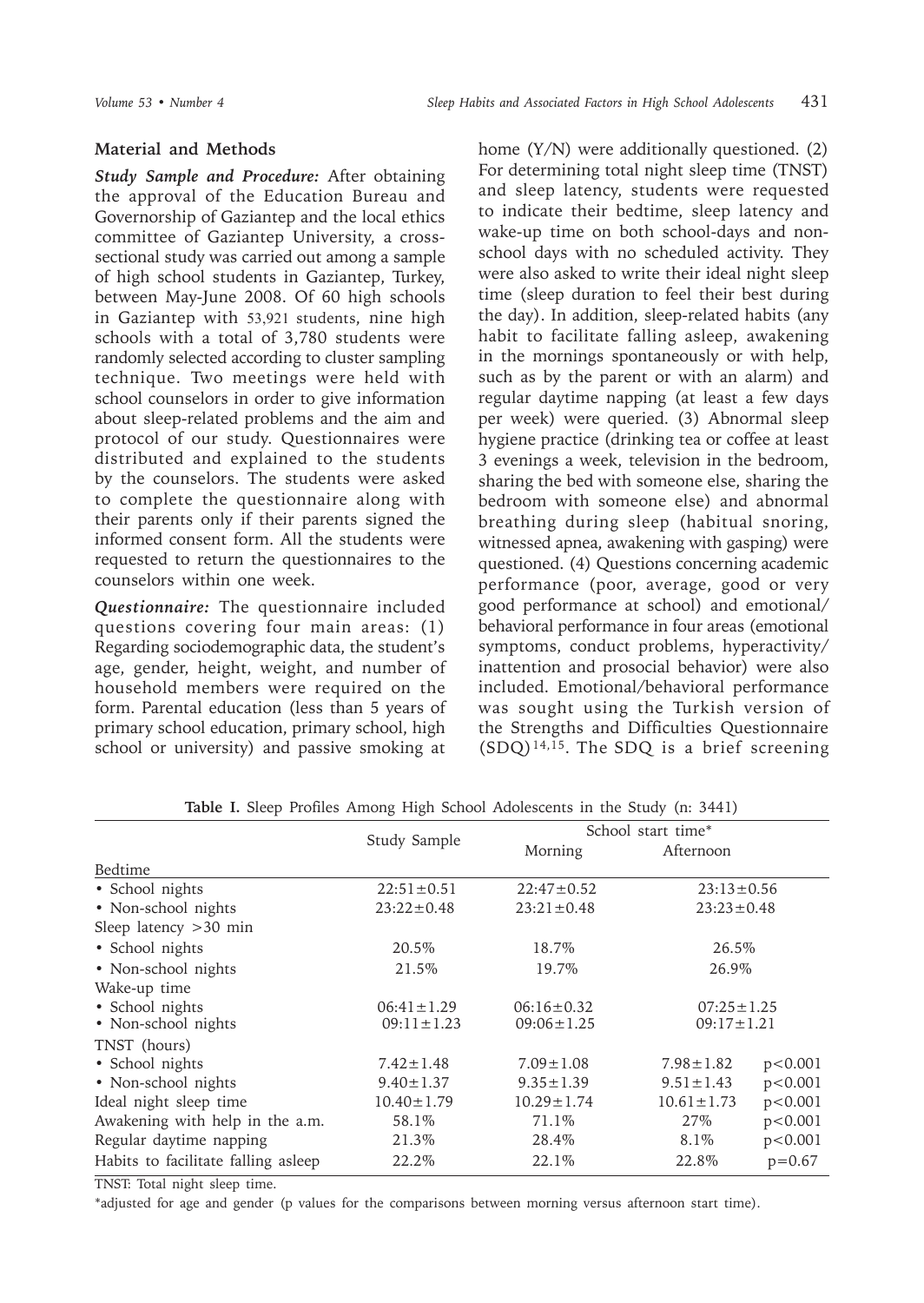questionnaire for mental health problems in children, which is widely used for research purposes and validated in terms of its ability to distinguish between clinical and community samples. It can be completed by parents, teachers or children. In our study, the selfreport form was used.

The participants with habitual snoring, witnessed apnea or awakening with gasping were accepted to have abnormal breathing during sleep. Weekend nights with no scheduled daytime activity such as extracurricular courses were referred to as non-school nights. TNST was calculated from bedtime, sleep latency and wake-up time; body mass index (BMI)  $(kg/m<sup>2</sup>)$ was calculated from height and weight. Sleep latency longer than 30 minutes were designated as prolonged sleep latency or sleep-onset insomnia13.

*Data Analysis***:** After the evaluation of descriptive data on sleep patterns with regard to school start times (Table I), data were analyzed statistically in two steps. In the first step, chi-square or Student-t test was performed in order to detect pair associations of each dependent variable, that is, prolonged sleep latency, TNST and regular daytime napping. In addition, partial eta-squared and phi coefficient values were calculated for effect size<sup>16</sup>. After determining the pair associations of which p values were less than 0.1 through the statistical analyses of Step 1, we performed statistical tests of the logistic regression model (enter mode) in order to reveal which of these pair associations were independently associated with TNST, prolonged sleep latency or regular daytime napping (Step 2 tests). Cohen's effect size values were also calculated.17 P values <0.05 were accepted as significant for the final conclusions. All statistical tests were carried out using SPSS v 13.0.

# **Results**

Of 3,780 questionnaires, 34 could not be given due to student absence during the study week, and 242 did not respond due to lack of parental consent or student compliance. There was no difference between non-responders and responders regarding gender, age, schools, and grades. Of all the questionnaires, 91% was fully completed by the students (n: 3441; 16.17±0.95 years of age; 51.2% female).

Body mass index (BMI) was  $20.71 \pm 2.72$  kg/ m2. Passive smoking at home, drinking tea or coffee at least 3 or more nights per week and television in the bedroom were noted in 59.7%, 52.6% and 46.5% of the adolescents, respectively. Of the participants, 74.6% were sharing their bedroom and 9.4% were sharing their bed. The number of household members at home was  $5.37 \pm 1.8$ . A father or mother with school education level of <5 years was detected in 8.4% and 12.1%, respectively. Sleep latency on school nights or non-school nights was >30 minutes in 20.5% and 21.5%, respectively. Abnormal breathing during sleep was described in 7.7%. Emotional symptoms, conduct problems, hyperactivity/ inattention symptoms, and prosocial skills were detected in 13.7%, 10.7%, 14.5%, and 4.4% of the participants, respectively. Poor school performance was reported by 4.7%.

School start time was morning (07:00-08:00 am) for 2,237 students (65%) and afternoon (12:00-12:40 pm) for the remaining. Descriptive data regarding sleep profiles of the adolescents in our study are given in Tables I and II. Table III presents both independently associated variables and the other variables that were tested in Step 2 tests. Considering the variables related to TNST, we exemplify TNSTs in some extreme conditions observed in our study sample (Table IV). In addition, effect size

**Table II.** Distributions of Participants with Regard to their Total Night Sleep Times (TNSTs)

| TNST $\leq$ 9 hours ( $\leq$ 6 hours) on school nights                        | 88.1\% (16.5\%) |
|-------------------------------------------------------------------------------|-----------------|
| * In those with morning start time                                            | $*$ 97 1\%      |
| * In those with afternoon start time                                          | $* 71.5\%$      |
| TNST $\leq$ 9 hours in adolescents going to bed before 21:00 on school nights | 38.0%           |
| * In those with morning start time                                            | $* 47.0\%$      |
| * In those with afternoon start time                                          | $*21.2\%$       |
| TNST <9 hours on non-school nights                                            | 38.1%           |
| TNST $\geq$ 9 hours on both school nights and non-school nights               | 8.2%            |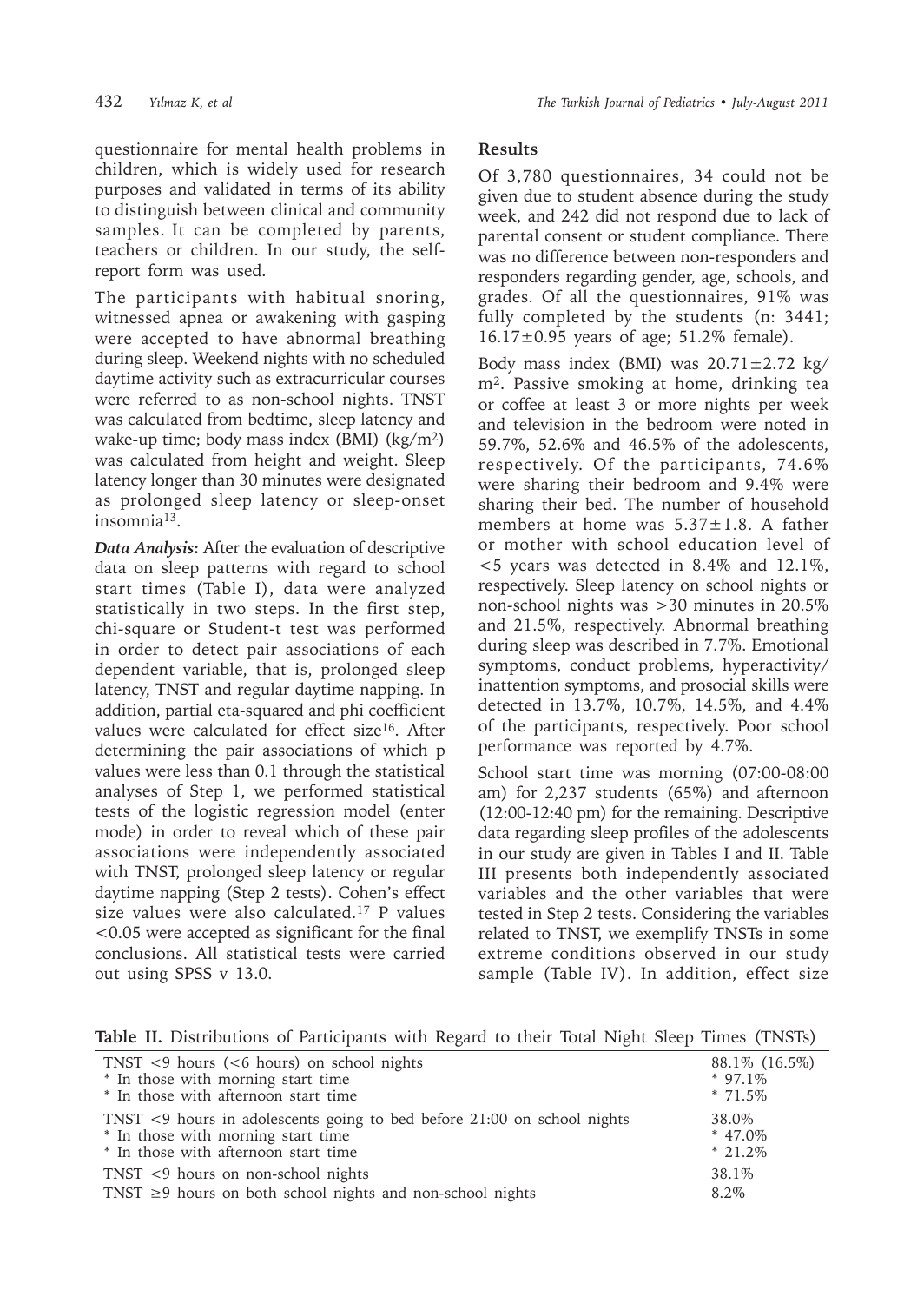values calculated for the pair associations of TNST, prolonged sleep latency or regular daytime napping were detected to be small except the medium effect size of the relation between morning start time and TNST on school nights (eta-squared: 0.11). R squares in logistic regression analyses were between 0.07 and 0.63.

### **Discussion**

The most prominent change in sleep during adolescence is in bedtime and wake-up time, with a strong trend for later for both $18,19$ . Adolescents want to go to bed near midnight. However, most adolescents must wake up early in the morning to prepare for school. Therefore, most adolescents get approximately 7 hours of sleep on school nights whereas they require 9.2 hours of sleep<sup>18-21</sup>. On weekends,

they usually go to bed later compared to weeknights<sup>18</sup>. On weekend mornings, they want to wake up much later to overcome their sleep deficit. As the shift is more remarkable in wake-up time than bedtime (3-4 vs 1-2 hours), they sleep approximately 2 hours longer on weekends20. Nevertheless, a considerable number of adolescents still sleep less than they need. For example, in the Sleep in America poll 200622, the ratio of high school adolescents sleeping less than 9 hours was 87% on school nights and 41% on non-school nights. In our study, we found that the adolescents slept 7.42 hours on average on school nights (Table I). On non-school days, as wake-up time shifted about 2.5 hours, mean sleep duration was 9.4 hours. Despite that, one- third of our adolescents still slept less than 9 hours on non-school nights. Moreover, only 8.2% reported sleeping 9 hours

**Table III.** Statistical Relations (p) by Binary Logistic Regression or Linear Regression Models

|                   |                                                                                                                                                                                                               |                                                                                                                                                                                                                               | (Step 2 Tests)                                                                                                                                                                                                   |                                                                                                                                                                                                                                                 |                                                                                                                             |
|-------------------|---------------------------------------------------------------------------------------------------------------------------------------------------------------------------------------------------------------|-------------------------------------------------------------------------------------------------------------------------------------------------------------------------------------------------------------------------------|------------------------------------------------------------------------------------------------------------------------------------------------------------------------------------------------------------------|-------------------------------------------------------------------------------------------------------------------------------------------------------------------------------------------------------------------------------------------------|-----------------------------------------------------------------------------------------------------------------------------|
|                   | Sleep-onset insomnia<br>on school nights                                                                                                                                                                      | Sleep-onset insomnia<br>on non-school nights                                                                                                                                                                                  | TNST on school<br>nights                                                                                                                                                                                         | TNST on non-school<br>nights                                                                                                                                                                                                                    | Daytime Napping                                                                                                             |
| Negative relation | • Morning start time<br>(<0.001)<br>• TNST on school<br>nights $(<0.001)$                                                                                                                                     | • Morning start time<br>(<0.001)<br>• TNST on school<br>nights (<0.001)<br>• TNST on non-<br>school nights<br>(<0.001)                                                                                                        | • Morning start time<br>(<0.001)<br>• Age $(<0.001)$<br>• Tea or coffee<br>(<0.001)<br>• Sleep latency > 30<br>mins on school nights<br>(<0.001)<br>• Passive smoking<br>(0.004)<br>• Conduct problem<br>(0.021) | • Morning start time<br>(<0.001)<br>· Mother's education<br>$< 5$ years $(< 0.001)$<br>• Sleep latency > 30<br>mins on non-school<br>nights $(<0.001)$<br>• Household members<br>(0.002)<br>$\bullet$ BMI (0.001)<br>• TV in bedroom<br>(0.041) |                                                                                                                             |
| Positive relation | • Sleep initiation<br>habits $(<0.001)$<br>• Sleep latency > 30<br>mins on non-school<br>nights $(<0.001)$<br>• Abnormal breathing<br>during sleep (0.005)<br>• Emotional<br>symptoms (0.019)                 | • Sleep initiation<br>habits $(<0.001)$<br>• Hyperactivity/<br>inattention (0.001)<br>• Abnormal breathing<br>during sleep (0.005)<br>• Regular daytime<br>napping $(0.022)$<br>• Poor school<br>performance (0.046)          | • TNST on non-<br>school nights<br>(<0.001)<br>• Awakening with<br>help $(<0.001)$                                                                                                                               | • TNST on school<br>nights $(<0.001)$<br>• Awakening with<br>help $(<0.001)$<br>• Female (0.001)<br>• Regular daytime<br>napping (0.008)                                                                                                        | • Morning start time<br>(p<0.001)<br>• Female $(p<0.001)$<br>• Mother's education<br>$< 5$ years $(0.013)$<br>• Age (0.043) |
| No relation       | TNST on non-school<br>nights (0.35), passive<br>smoking $(0.46)$ ,<br>awakening with help<br>$(0.37)$ , poor school<br>performance (0.16),<br>conduct problem<br>(0.82), hyperactivity/<br>inattention (0.52) | Gender (0.08), BMI<br>$(0.05)$ , father's<br>education <5 years<br>$(0.38)$ , passive<br>smoking (0.52), TV<br>in bedroom $(0.21)$ ,<br>tea/coffee $(0.26)$ ,<br>emotional symptoms<br>$(0.07)$ , conduct<br>problem $(0.93)$ | Gender (0.19), BMI<br>(0.39), sleep latency<br>$>30$ min on non-<br>school nights (0.14),<br>sleep initiation habits<br>$(0.93)$ , daytime<br>napping (0.52),<br>emotional symptoms<br>(0.77)                    | Age (0.24), father's<br>education <5 years<br>(0.78)                                                                                                                                                                                            | TNST on school<br>nights (0.22), poor<br>school performance<br>(0.44)                                                       |

TNST: Total night sleep time.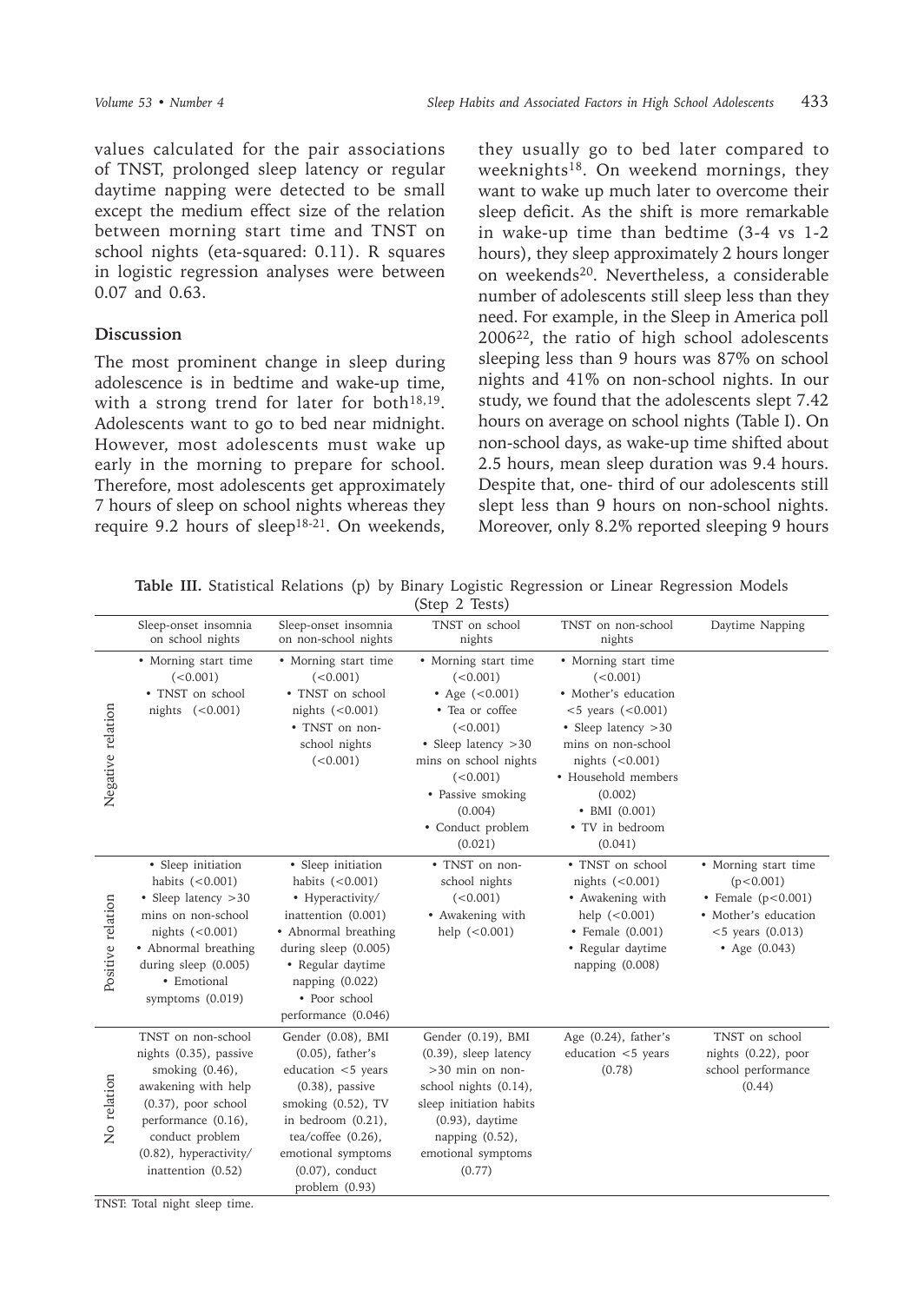or more on both school nights and non-school nights although they reported to need to sleep 10.4 hours on average to feel their best during the day. We also detected that one-fifth of the adolescents had sleep latency of longer than 30 minutes. The figures regarding sleep hygiene such as drinking tea/coffee at least 3 evenings per week (59.7%) and television set in the bedroom (46.5%) in our study were also remarkable. In the 2006 Sleep in America poll<sup>22</sup>, sleep latency was more than 30 minutes in 27% of high school adolescents. Drinking two or more cups or cans of caffeinated beverages a day was reported by 31% of the adolescents; a television set in the bedroom was present in 60% of the sample. Even though there are some differences, the main figures from our study, which is the first systematic analysis of sleep-wake patterns among Turkish teenagers, are highly consistent with the findings in the other studies18,20,22. In a word, it appears that insufficient sleep duration, abnormal sleep circadian rhythm and poor sleep hygiene are worldwide problems in adolescents.

The present study also demonstrated that there were several correlates of the short TNST and prolonged sleep latency in high school adolescents (Table III). School start time was the major determinant variable irrespective of school or non-school nights. The average TNST in adolescents with morning start time was shorter not only on school nights (7.09 vs 7.98 hours) but also on non-school nights (9.35 vs 9.51 hours). Adolescents with a morning start time may be accustomed to waking up earlier, even on non-school mornings. TNST was negatively correlated with age and male gender as well. More specifically, while age was important for TNST on school nights, gender

was important for TNST on non-school nights. A negative correlation between TNST and age during adolescence is well known<sup>18</sup>. Our study shows that the correlation between TNST and age exists only on school nights. For non-school nights, TNST showed some other associations such as gender (Table III). There may be some patterns with regard to school or non-school nights that have not been mentioned before in the literature (Table III). Environmental distracting factors such as crowded family, low parental control and television set in the bedroom appeared to be important for TNST on non-school nights in our study. However, for TNST on school nights, environmental factors with negative biological effect on sleep, such as drinking tea/coffee and passive smoking, were more important. The present study also demonstrates that passive smoking, like active smoking<sup>11,12</sup>, has a negative effect on sleep not only in adults23 but also in adolescents.

We also looked into sleep-related behavior habits, some of which have not been well described in the literature with regard to their associations (Tables I and III). Sleep initiation habits were more common in adolescents with sleep-onset insomnia in our study, as expected. Regular daytime napping (8.1% vs 28.4%) and requiring help to wake up in the morning (27% vs 71.1%) were more common in those with a morning start time, whereas habits to initiate sleep were not (Table I). Daytime napping has been reported to be more common in older adolescents and Asian communities<sup>13,22,26,27</sup>. In our study, daytime napping in high school adolescents was associated with morning start time, female gender and the mother's education. Contrary to the report by Giannotti et al.<sup>13</sup>, we found a

**Table IV.** Observed TNSTs According to Some of the Variables Related to TNST

| TNST on school nights (n)                                                                          |  |  |  |  |
|----------------------------------------------------------------------------------------------------|--|--|--|--|
| 15-16-year-old adolescents with no passive smoking 17-18-year-old adolescents with passive smoking |  |  |  |  |
| and tea/coffee drinking                                                                            |  |  |  |  |
| $6.81 \pm 1.07$ h (365)                                                                            |  |  |  |  |
| TNST on non-school nights (n)                                                                      |  |  |  |  |
| Male adolescents with BMI $\geq$ 21 kg/m <sup>2</sup> , mothers                                    |  |  |  |  |
| with school education <5 years, household                                                          |  |  |  |  |
| members $\geq$ 5, TV in bedroom and morning start                                                  |  |  |  |  |
| time                                                                                               |  |  |  |  |
| $8.73 \pm 1.60$ h (60)                                                                             |  |  |  |  |
|                                                                                                    |  |  |  |  |

TNST: Total night sleep time.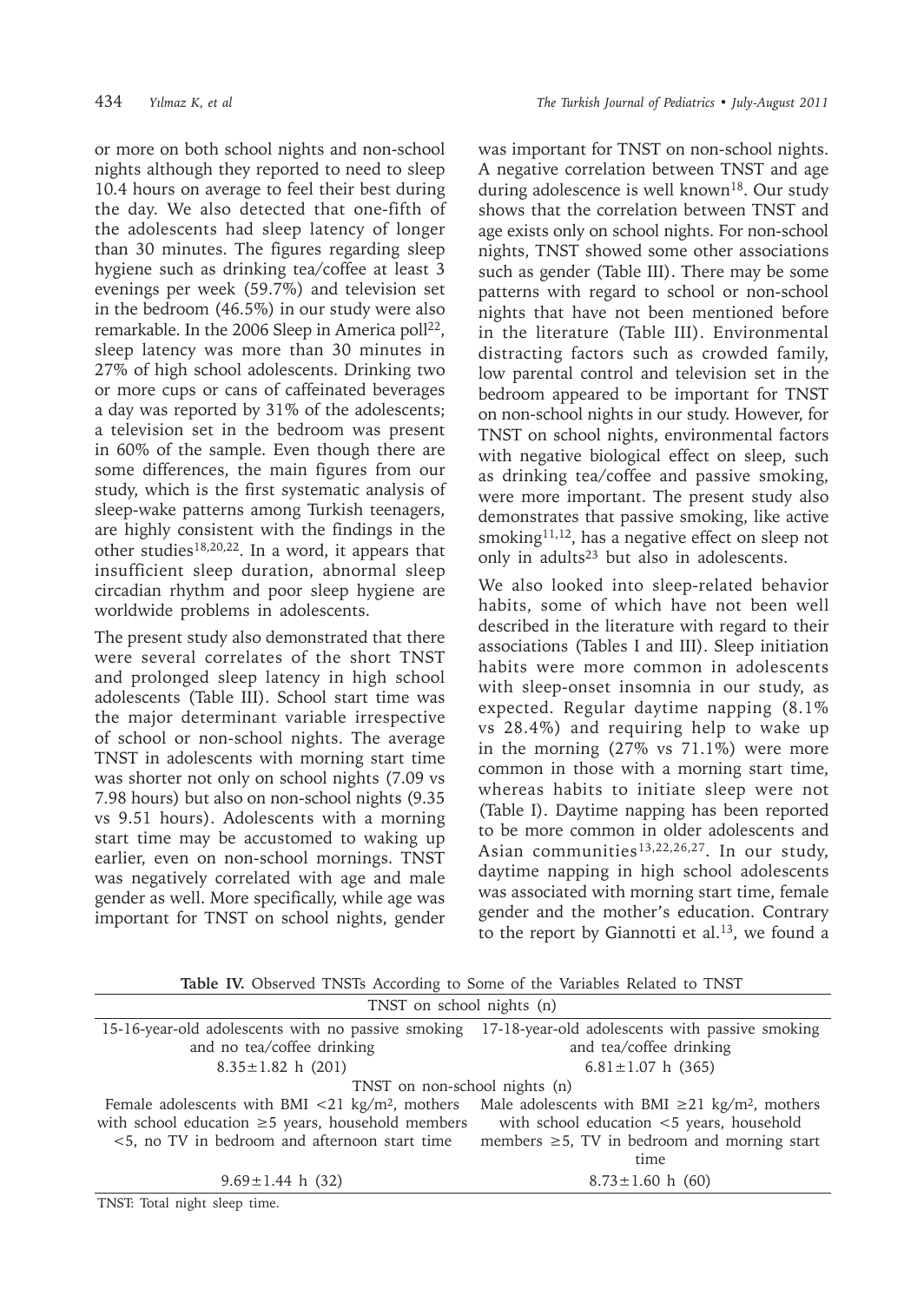relation between daytime napping and female adolescents, rather than males, which may be related to cultural differences. The most important factor related to daytime napping in our study was morning start time. Long naps may negatively affect night sleep. However, our study indicates that regular daytime napping has no effect on sleep latency or TNST on school nights (Table III). As sleep deficit is likely to be the main cause of daytime napping, a short daytime nap can be reasonable for high school adolescents, especially for those with a morning start time if they feel the need.

Our study may help to better define the parental influence on the sleep of adolescents. Parental influence on and control of the sleep of adolescents can be expected to be important for optimal sleep. As a matter of fact, in the study by Russo et al.20, 40.8% of children aged 8-14 years reported that bedtime was established by their parents during schooldays. However, only 9.4% reported that weekend bedtime was set by their parents. In 14-yearold adolescents, it was 18.8% for school days and 1.6% for weekends. Our findings suggest that maternal education rather than paternal education can be considered as a predictor of the strength of parental control. Furthermore, in the light of the association of the mother's education with TNST and daytime napping, it can be proposed that mothers with a relatively lower level of education have weaker control of the sleep habits of their children.

As for the sleep latency, we would like to underline that neither age nor gender was related to sleep-onset insomnia in our study (Table III). On the other hand, abnormal breathing during sleep was a risk factor for sleep-onset insomnia on both school nights and non-school nights. This finding emphasizes that adolescents with insomnia, like adults with insomnia24,25, should be evaluated for abnormal breathing during sleep.

Our study has some limitations as well as strengths that should be addressed. All questionnaire-based or self-report studies are open to bias for accuracy, which is the main limitation of such studies. On the other hand, this method allows the acquisition of information from study samples on a large scale, which is the strength of those studies. All of our participants were recruited from among high school adolescents. Even though

high school adolescents represent most of the adolescents in this age group, the sleep of adolescents not attending school may still have different features. Concerning the nonresponder ratio, there was no difference by age, gender, schools, or grades. Nevertheless, even though it was not a large ratio, further analysis might elucidate whether or not the results were associated with non-response bias. Regarding the statistical model, statistically significant pair associations do not necessarily infer true relations all the time. The logistic regression model helps to eliminate complex interactions among independent variables, which is the main strength of our study. For instance, TNST on school nights appeared at first to be correlated with age. However, further analysis with logistic regression model showed no association between these two variables (Table III). Our study describes not only sleep profiles of high school adolescents but also independent associations of sleeponset insomnia, short TNST and daytime napping, which to our best knowledge is the first such study in the literature. Further, all the analyses were done with the differentiation between school and non-school nights. Despite statistically significant p values, most effect size and R square values were small in our study, which may be seen as another limitation.

We hope that this study will help in better understanding adolescents with sleep problems and will facilitate the development of preventive strategies. It should be noted that most of the factors associated with poor sleep are modifiable factors. Re-scheduling school start times, decreasing smoking in the community, improving sleep hygiene (such as limiting tea/coffee consumption and television sets in bedrooms), increasing formal education in the community (especially in girls, who are the future mothers), and preventing obesity can help adolescents to go to bed earlier and fall asleep more easily and thereby obtain optimal sleep. It should be emphasized that such approaches will not only improve the health of adolescents but also the health of the community.

#### **REFERENCES**

1. Kaneita Y, Yokoyama E, Harano S, et al. Associations between sleep disturbance and mental health status: a longitudinal study of Japanese junior high school students. Sleep Med 2009; 10: 780-786.